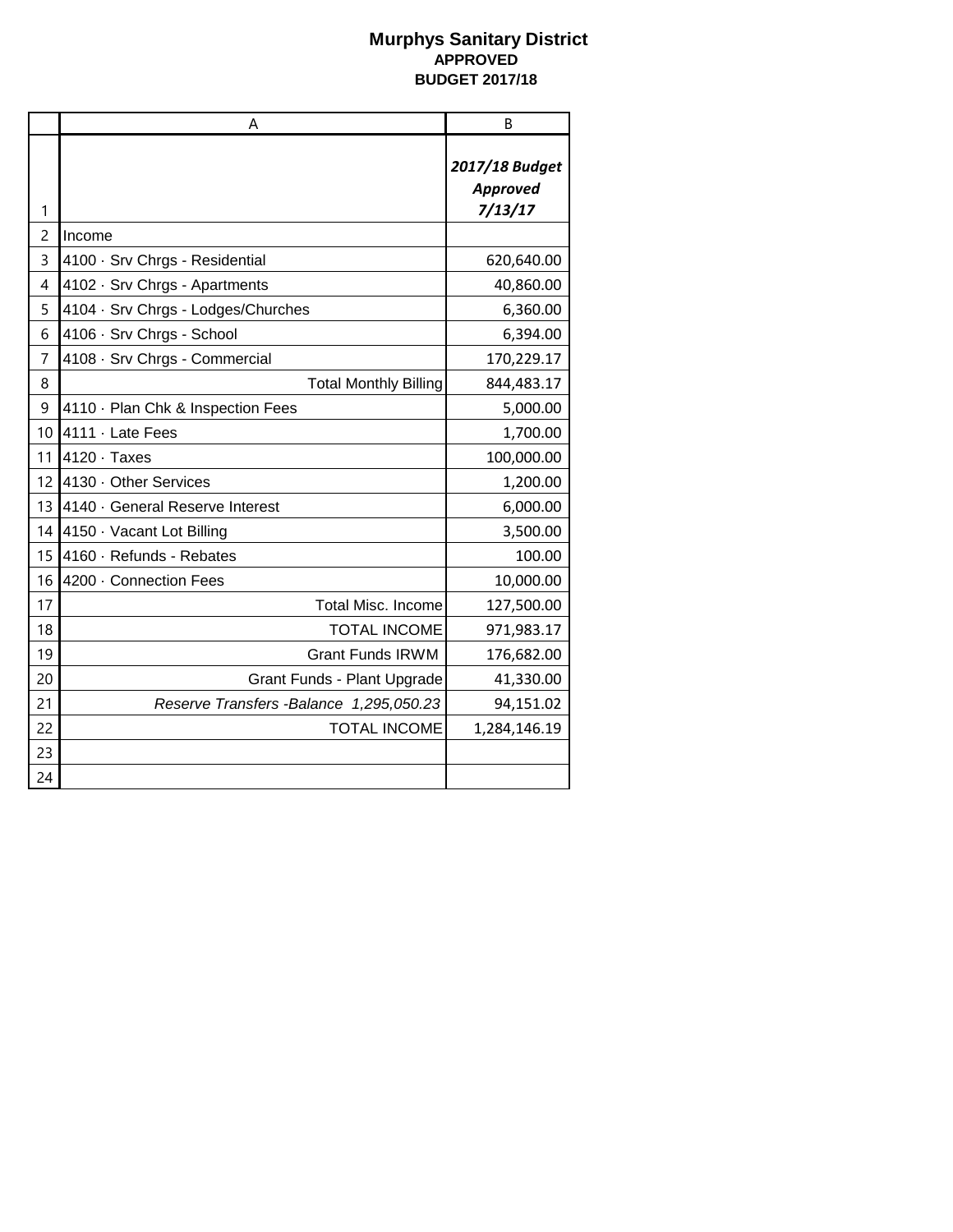|    | A                                         | B                                            |
|----|-------------------------------------------|----------------------------------------------|
| 1  |                                           | 2017/18 Budget<br><b>Approved</b><br>7/13/17 |
| 25 | Wages                                     |                                              |
| 26 | 5001.00 · Wages - Operations              | 153,920.00                                   |
| 27 | 5001.50 Wages - Administration            | 98,531.00                                    |
| 28 | 5002.00 · Overtime - Operations           | 6,000.00                                     |
| 29 | 5002.50 Overtime - Office                 | 500.00                                       |
| 30 | 5005.00 · On-Call Comp - Operations       | 5,200.00                                     |
| 31 | <b>Total Wages</b>                        | 264,151.00                                   |
| 32 | <b>Employee Benefits</b>                  |                                              |
| 33 | 5010.00 · Health Insurance - Operations   | 68,200.00                                    |
| 34 | 5010.50 · Health Insurance Administration | 26,400.00                                    |
| 35 | 5015.00 Accrued Vacation - Operations     | 3,000.00                                     |
| 36 | 5015.50 Accrued Vacation - Administration | 1,500.00                                     |
| 37 | 5020.10 · CalPERS Retirement - Catch up   | 3,500.00                                     |
| 38 | 5020.00 · CalPERS Retirement - Operations | 11,159.20                                    |
| 39 | 5020.50 · CalPERS Retirement - Admin      | 5,428.80                                     |
| 40 | <b>Total Employee Benefits</b>            | 119,188.00                                   |
| 41 |                                           | 383,339.00                                   |
| 42 | <b>PR Taxes</b>                           |                                              |
| 43 | 5030.50 · FICA-Medicare                   | 27,444.45                                    |
| 44 | 5050.00 · State EDD - Operations          | 25,000.00                                    |
| 45 | 5050.50 · State EDD - Administration      |                                              |
| 46 | <b>Total PR Taxes</b>                     | 52,444.45                                    |
| 47 | <b>Workers' Compensation</b>              |                                              |
| 48 | 5040.00 Workers' Comp - Operation         | 17,000.00                                    |
| 49 | 5040.50 · Workers' Comp - Administration  | 1,000.00                                     |
| 50 | <b>Total Workman's Comp</b>               | <i>18,000.00</i>                             |
| 51 | <b>TOTAL EMPLOYEE</b>                     | 453,783.45                                   |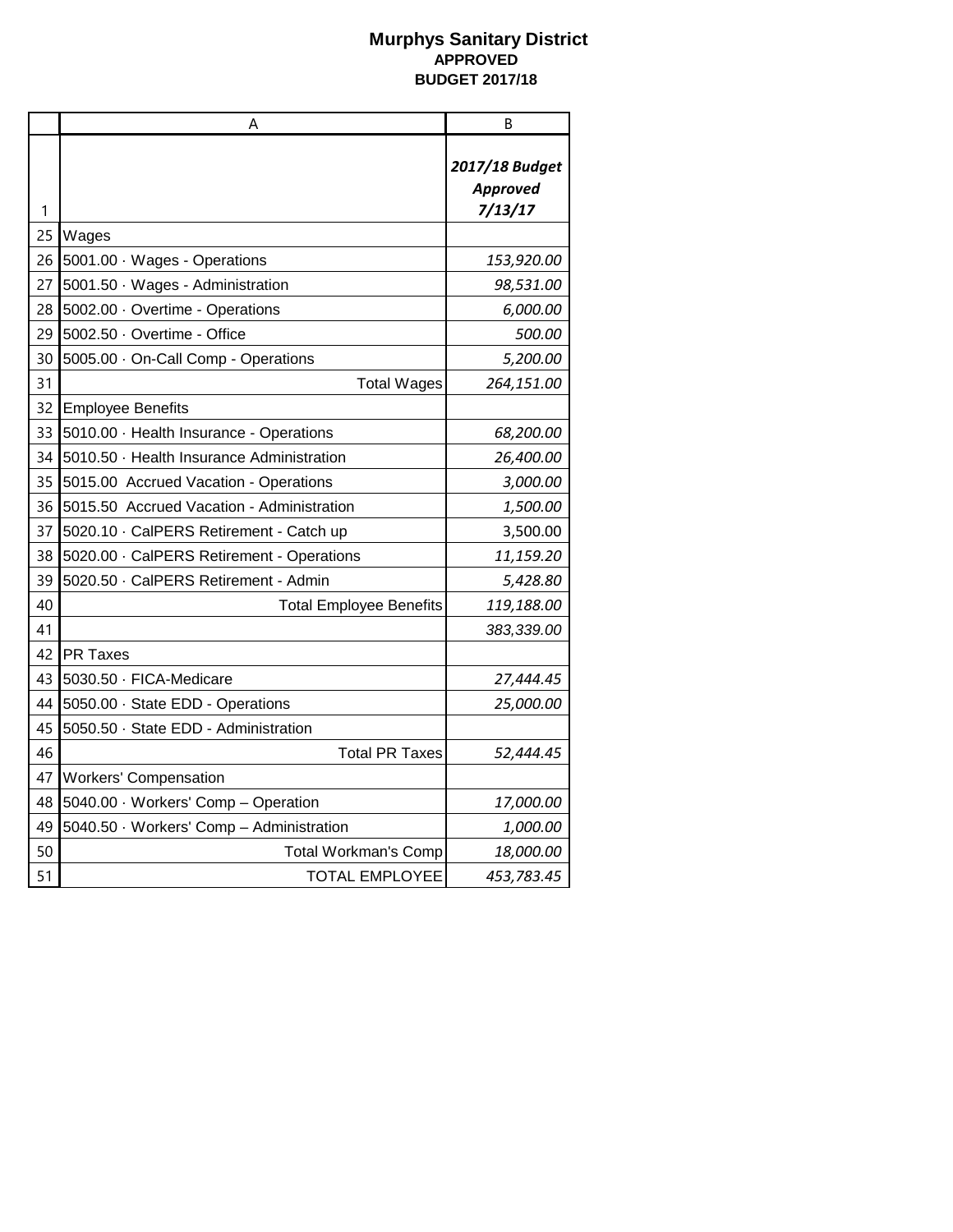|    | A                                               | B                                     |
|----|-------------------------------------------------|---------------------------------------|
| 1  |                                                 | 2017/18 Budget<br>Approved<br>7/13/17 |
| 52 | <b>OPERATIONS - Maint &amp; Repairs - Other</b> |                                       |
| 53 | 6001.10 · R&M - Collection -                    | 3,000.00                              |
| 54 | 6001.20 · R&M - Treatment                       | 5,000.00                              |
| 55 | 6002.40 · R&M - Truck                           | 4,000.00                              |
| 56 | 6003.40 · R&M - Tractor                         | 2,000.00                              |
| 57 | 6004.40 · R&M -Trailer pump                     | 500.00                                |
| 58 | 6005.40 · R&M - Hydro Equipment                 | 1,500.00                              |
| 59 | 6006.40 · R&M - Sml Tools & Equipment           | 2,000.00                              |
| 60 | Total Maint & Repairs - Other                   | 18,000.00                             |
| 61 | <b>OPERATIONS - Supplies</b>                    |                                       |
| 63 | 6010.00 · Equipment Rental                      | 1,500.00                              |
| 64 | 6011.00 · Gas-Oil-Fuel                          | 6,000.00                              |
| 66 | 6012.10 · Supplies - Collection                 | 2,000.00                              |
| 68 | 6012.20 · Supplies - Treatment                  | 35,000.00                             |
| 69 | 6013.00 Safety Supplies -                       | 1,500.00                              |
| 71 | 6014.00 · Small tools - Equipment-Trash Pump    | 1,000.00                              |
| 72 | 6015.00 · Uniforms                              | 2,350.00                              |
| 73 | <b>Total Supplies</b>                           | 49,350.00                             |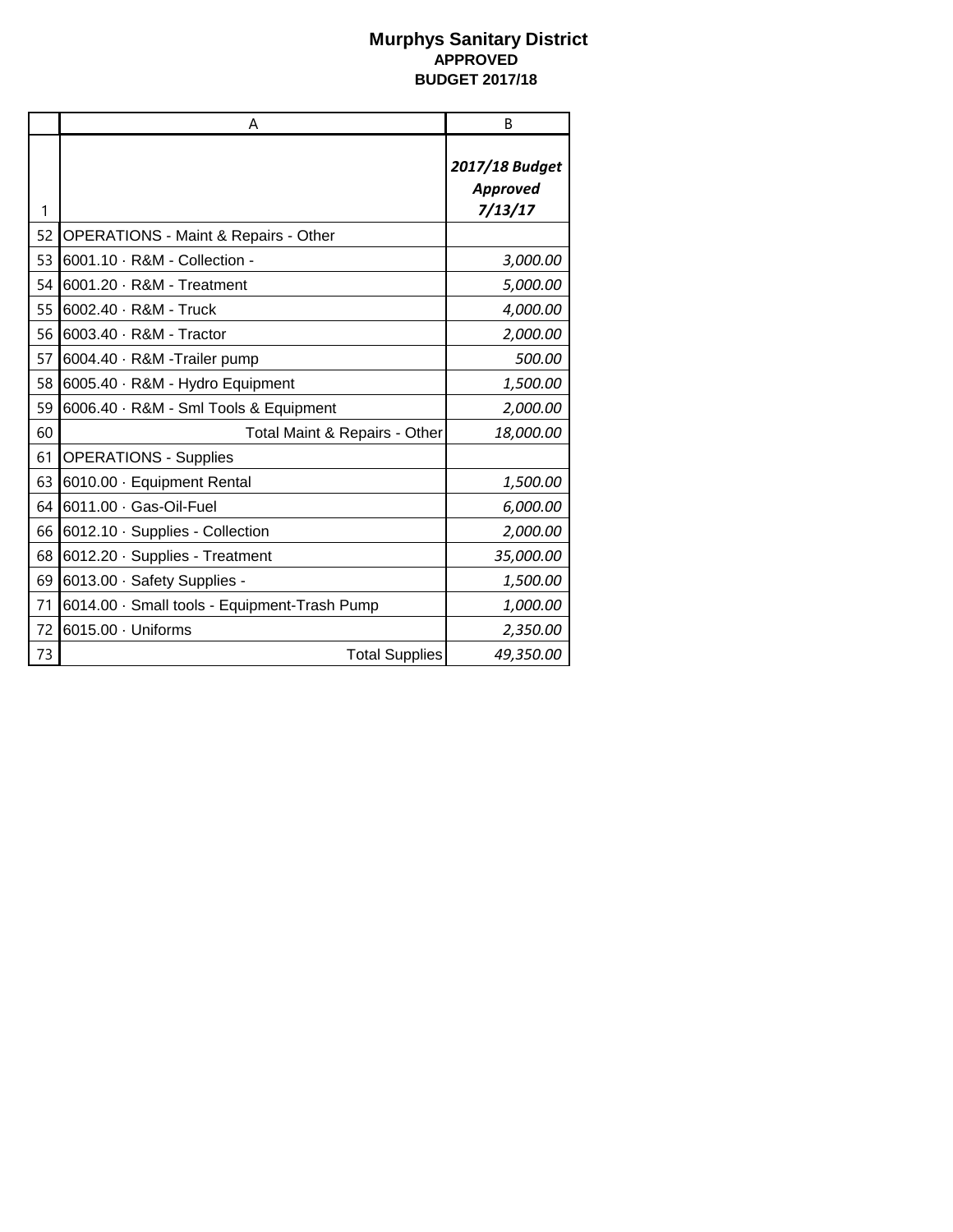|    | A                                      | В                                            |
|----|----------------------------------------|----------------------------------------------|
| 1  |                                        | 2017/18 Budget<br><b>Approved</b><br>7/13/17 |
| 74 | <b>OPERATIONS - Utilities</b>          |                                              |
| 75 | 6021.10 · Electric - Water             | 15,500.00                                    |
| 76 | 6021.20 · Electric - Water             | 21,500.00                                    |
| 77 | 6022.00 · Telephone - Cell - Internet  | 5,500.00                                     |
| 78 | <b>Total Utilities</b>                 | 42,500.00                                    |
| 79 | <b>OPERATIONS - Other</b>              |                                              |
| 80 | 6031.20 · Education Operations         | 2,000.00                                     |
| 81 | 6032.20 · Research - Monitoring        | 26,000.00                                    |
| 82 | 6033.00 Answering Service              | 1,812.00                                     |
| 83 | 6034.00 · Alarm\Security               | 3,300.00                                     |
| 84 | 6036.20 · Bio solids Management        |                                              |
| 85 | <b>Total Other</b>                     | 33,112.00                                    |
| 86 | <b>ADMINISTRATION - Rents - Leases</b> |                                              |
| 87 | 7050.10 · Rents & Leases - Collection  | 720.00                                       |
| 88 | 7050.50 · Rents & Leases               | 7,200.00                                     |
| 89 | <b>Total Rents - Leases</b>            | 7,920.00                                     |
| 90 | <b>ADMINISTRATIVE - Supplies</b>       |                                              |
| 91 | 7011.00 Office Supplies - Operations   | 1,500.00                                     |
| 92 | 7011.50 Office Supplies - Admin        | 5,000.00                                     |
| 93 | 7012.50 · Postage                      | 2,500.00                                     |
| 94 | 7013.50 · Printing - Customer Outreach | 500.00                                       |
| 95 | 7014.00 · Publications - Operations    | 200.00                                       |
| 96 | 7015.50 Office Equipment - Software    | 5,365.74                                     |
| 97 | <b>Total Supplies</b>                  | 15,065.74                                    |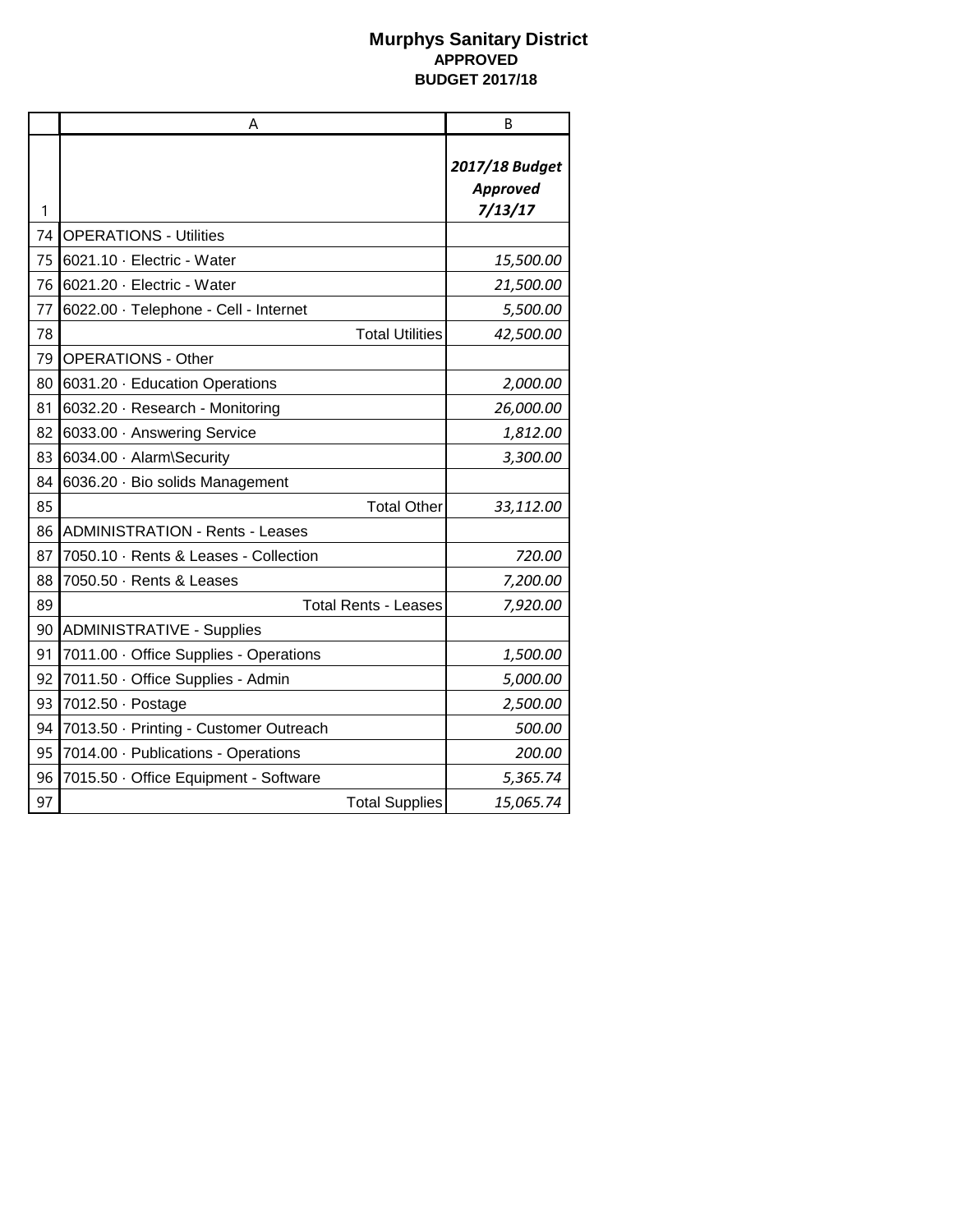|     | A                                                   | B                                     |
|-----|-----------------------------------------------------|---------------------------------------|
| 1   |                                                     | 2017/18 Budget<br>Approved<br>7/13/17 |
| 98  | <b>ADMINISTRATIVE - Utilities</b>                   |                                       |
| 99  | 7021.50 · Electric - Water                          | 1,800.00                              |
|     | 100 7022.50 · Telephone-Internet Access             | 3,000.00                              |
| 101 | <b>Total Utilities</b>                              | 4,800.00                              |
|     | 102 ADMINISTRATIVE - Other                          |                                       |
|     | 103 7030.50 · Bank Charges                          | 50.00                                 |
|     | 104 7031.50 County Lien Costs - Mileage             | 1,200.00                              |
|     | 106 7034.50 · Education                             | 3,000.00                              |
|     | 107 7035.50 Memberships                             | 13,500.00                             |
|     | 108 Grant Expenses                                  | 5,000.00                              |
| 109 | <b>Total Other</b>                                  | 22,750.00                             |
|     | 110 ADMINISTRATIVE - Insurance                      |                                       |
| 111 | 7040.50 · Liability Ins                             | 17,000.00                             |
| 112 | <b>Total Insurance</b>                              | 17,000.00                             |
|     | 113 ADMINISTRATIVE - Professional                   |                                       |
|     | 114 7051.50 · Professional-Legal Services Ordinance | 16,000.00                             |
|     | 115 7052.50 Board Expenses                          | 7,950.00                              |
| 116 | <b>Total Professional</b>                           | 23,950.00                             |
|     | 117 ADMINISTRATIVE - License - Permits              |                                       |
|     | 118 7070.00 State Permits                           | 25,000.00                             |
|     | 119 7071.20 - Plan Check Permits                    | 5,000.00                              |
| 120 | <b>Total License Permits</b>                        | 30,000.00                             |